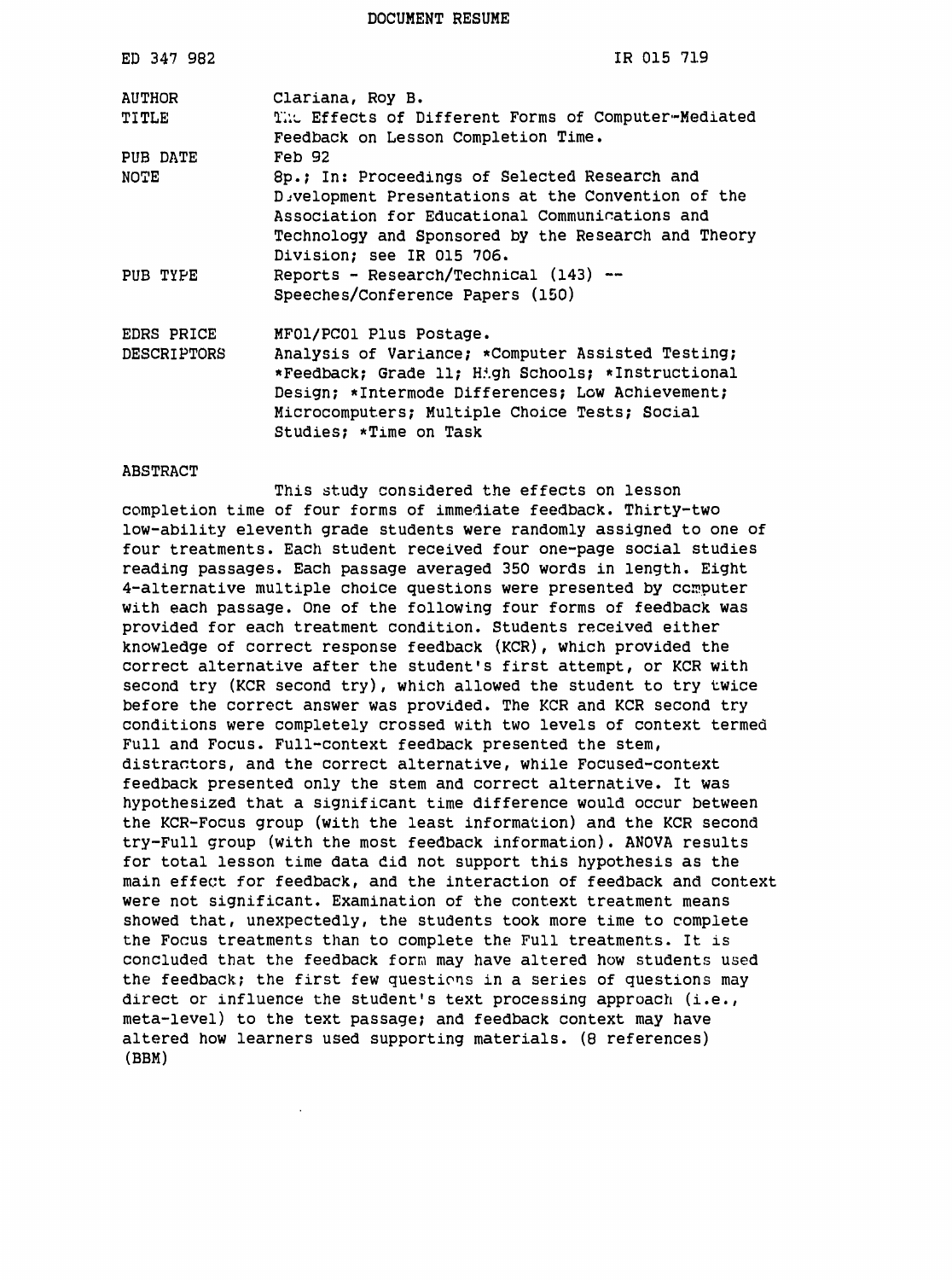U-S: DEPARTMLNT OF EDUCATION<br>Office of Educational Research and improvement

t DUCATIONAL HE SOURCES INFORMATION<br>CENTER (ERICI

: 'This document has been reproduced as<br>- 'eceived from the person or organization<br>- originating it

- C' Minor changes have been made to improve.<br>- reproduction quality
- Points of view or opinions stated in this docu<br>- men! do inot inecessarily represent official<br>- OERI position or policy

 $\bar{z}$ 

J.

## **Title:**

# **The Effects of Different Forms of Computer-Mediated Feedback on Lesson Completion 1ime**

**Author:** 

**Roy B.** Clariana

"PERMISSION TO REPRODUCE THIS MATERIAL. HAS BEEN GRANTED BY

Michael Simonson

TO THE EDUCATIONAL RESOURCES INFORMATION CENTER (ERIC)."

2 **BEST COPY AVAILABLE**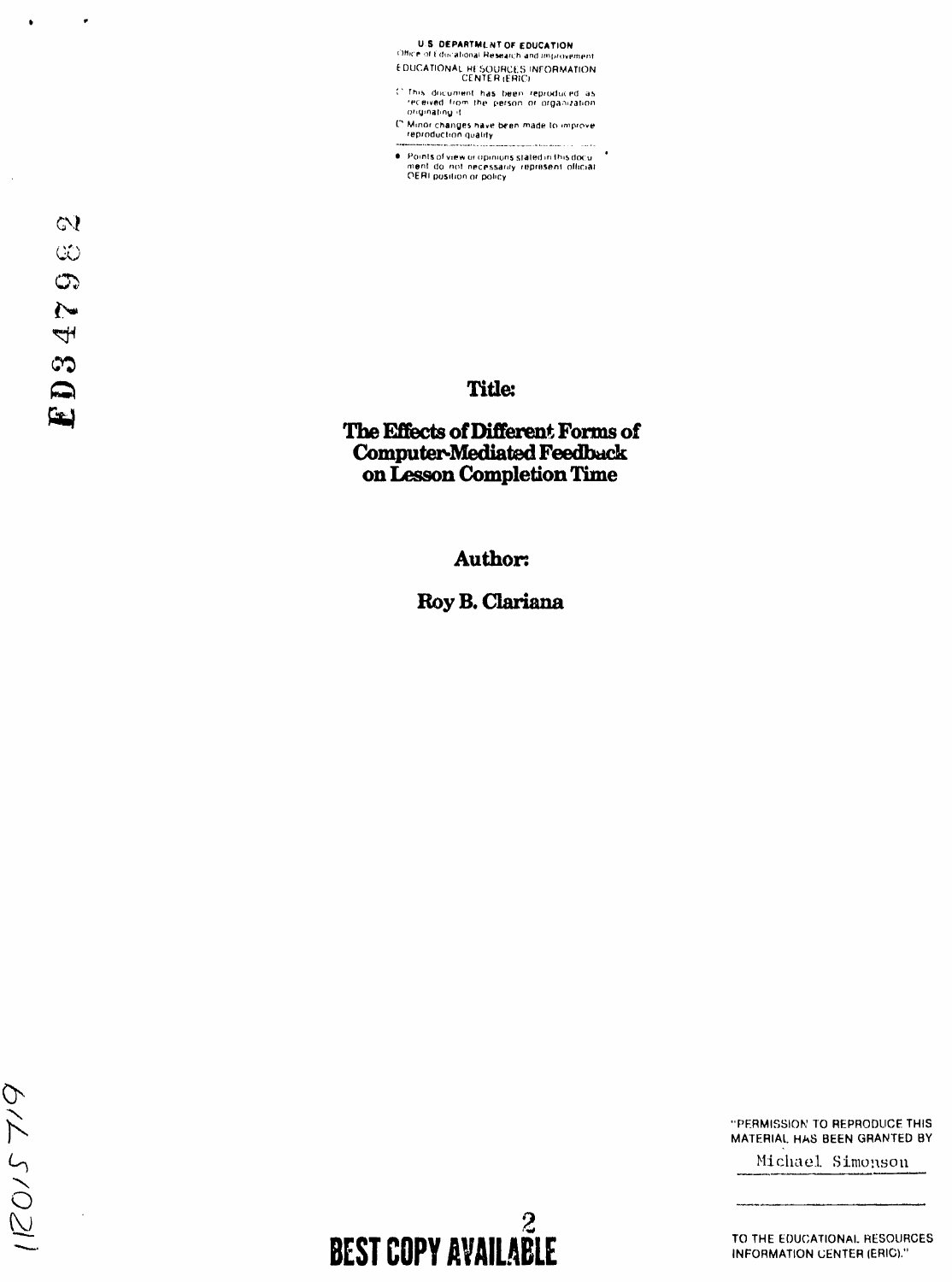#### The effects of different forms of computer-mediated feedback on lesson completion time

### by Roy B. Clariana

#### **Overview**

This study considered the effects on lesson completion <u>time</u> of four forms of immediate feedback. Thirty-two low-ability eleventh grade students were randomly assigned to one of four feedback treatments. Every student received four social-studies reading passages printed on regular U.S. Letter size paper, with one passage per page. Each passage averaged 350 words in length. Eight 4-altemative multiple choice questions were presented by computer with each passage, with one question per screen. One of the following four feedback forms was provided for each treatment condition. Students received either knowledge of correct response feedback (KCR), which provided the correct alternative after the students' first attempt or KCR with second try (KCR second try), which allowed the student to try twice before the correct answ~r was provided (Clariana, Ross, & Morrison, 1991; Dempsey & Driscoll, 1989; Noonan, 1984). [Note, if students are correct on their first try, then these two forms are not different. These low-ability students averaged 30% correct during the lesson, suggesting that about 70% of the items were delivered as the aitemate treatments.] The KCR and KCR second try conditions were completely crossed with two levels of context termed Full and Focus (Sassenrath & Yonge, 1969; Sturges, 1969; Winston & Kulhavy, 1988). Full-context feedback (Full) presented the stem, distractors, and the correct alternative, while Focused-context feedback (Focus) presented only the stem and correct alternative, the distractors were not shown.

#### **Summary of Achievement Results**

Achievement data results from this study are published in detail in Clariana (1990). To summarize the achievement findings, the KCR treatment posttest mean was significantly larger than the KCR second try treatment posttest mean,  $E(1,28)$  $= 4.561$ ,  $p = .041$ . No difference was shown for Full and Focus contexts or for the interaction of feedback and context.

## Feedback and Information Processing

The simple assumption was made that more feedback information per lesson would translate into more time in the lesson. Thus, it was hypothesized that a significant time difference (i.e., an interaction) would occur between the  $KCR-$ Focus group (with the least feedback information) and the KCR second try-Full group (with the most feedback infonnation). Support fot this hypothesis would provide support for the current information processing model of feedback function.

#### **Results**

The time data were analyzed by a two between ANOVA design which included feedback (KCR, KCR second try) and context (Full, Focus). ANOV A results of total lesson time data did not reveal the hypothesized interaction (see Tables 1 and 2). The main effect for feedback  $[**E**(1,28) = 1.933]$  and the interaction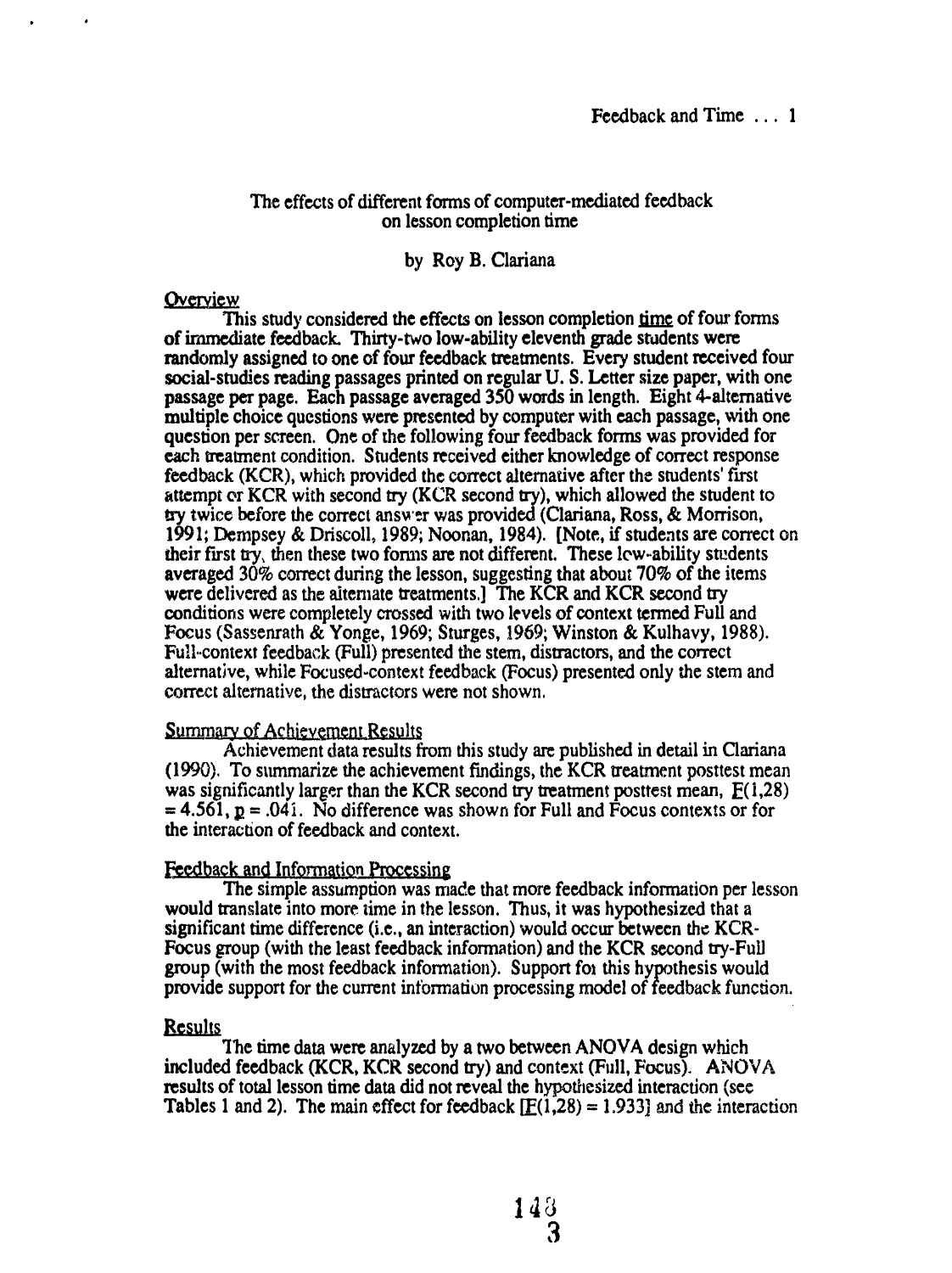of feedback and context  $[**F**(1,28) = 0.081]$  were not significant. The main effect for context was significant,  $E(1,28) = 9.181$ ,  $p = .005$ . Examination of the context treatment means showed that, unexpectedly, the students took more time to complete the Focus treatments  $(x = 2594$  seconds) than to complete the Full treatments  $(x = 1893$  seconds).

Table 1 ANOVA Summary Table.

| source                                                      |    | SS                                             | <u>MS</u>                                    |                         |                            |
|-------------------------------------------------------------|----|------------------------------------------------|----------------------------------------------|-------------------------|----------------------------|
| Treatment<br>Context<br><b>Treatment x Context</b><br>Error | 28 | 827219.5<br>3929105.3<br>34650.3<br>11982665.1 | 827219.5<br>3929105.3<br>34650.3<br>427952.3 | 1.933<br>9.181<br>0.081 | 0.175<br>$0.005*$<br>0.778 |

Table 2 Time spent on Items and on Feedback, in seconds.

| Treatments          | <u>Items</u><br>(screens) | Feedback<br>$-1$ st $\Gamma$ | <b>Feedback</b><br>$-2nd$ try  | <b>Feedback</b><br>Totals | <u>Lesson</u><br>Totals |  |
|---------------------|---------------------------|------------------------------|--------------------------------|---------------------------|-------------------------|--|
| <b>Full - KCR</b>   | 1548                      | 225                          | $\frac{1}{2}$                  | 225                       | 1773                    |  |
| Full - KCR 2nd try  | 1681                      | 129                          | 203                            | 332                       | 2013                    |  |
| Focus - KCR         | 2260                      | 145                          | $\bullet\bullet\bullet\bullet$ | 145                       | 2405                    |  |
| Focus - KCR 2nd try | 2374                      | 112                          | 297                            | 409                       | 2783                    |  |

### **Discussion**

The expected simple linear relationship that more feedback information will mean longer lesson time was not confirmed. As anticipated, the learners did spend more time in the KCR second try treatment ( $x = 2398$  seconds) than in the KCR treatment  $(X = 2089$  seconds), though this difference was not significant. Most of the time difference between the KCR and KCR second try groups is explained by the time spent on second the  $(x = 250$  seconds). Interestingly, the learners in this study who knew they would receive a second try  $(i.e., KCR$  second try condition) spent less time on the first feedback presentation and considerably more time on the second feedback presentation, relative to the one try (i.e.,  $KCR$ ) group.

*4*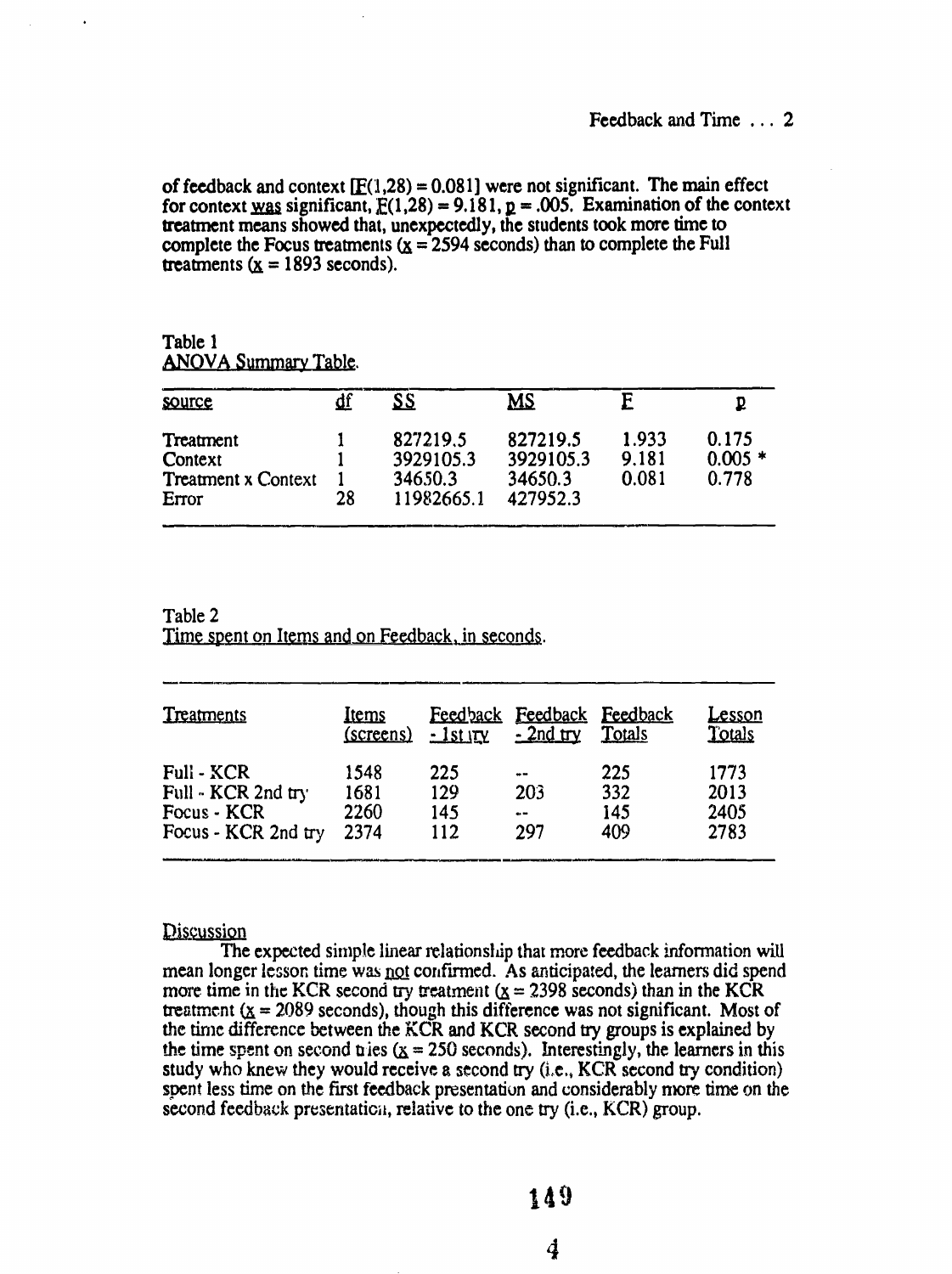Contrary to expectation, learners spent significantly more time in the Focus treatment ( $x = 2594$  seconds) than in the Full treatment ( $x = 1893$  seconds). Why should the Focus condition, with less information, take longer to complete? First, the feedback form may have altered how the students used the feedback. Learners in the Full condition spent on average 279 seconds on feedback while students in the Focus condition spent on average 277 seconds. However, examination of total feedback time means shows that an interaction occurred (see Figure 1). Learners in the Focus condition, when given only one try (the KCR condition), examined feedback the least, as might be expected. However, students in the Focus condition that were given a second try examined the feedback that was given after their second try for a considerably longer time. It cannot be determined in this study whether this additional time should be attributed to reading feedback, the passage, or both. It is likely that the learners were rereading the text passage. Giving learners a second round of feedback may cause them to reread text passages.



Figure 1. Line graph of total time in feedback for each treatment.

Was reading time equally distributed over each question? The answer is no. Since the main effect Con:ext was significant, a line graph of the average time for each screen for Full and Focus context is shown in Figure 2. Note the four reading passages labelled passage 1 through passage 4. There are 36 distinct time points, one for each screen. The first screen for each passage was a brief instruction screen which indicated which passage the student should read to answer the following

 $\overline{\mathfrak{h}}$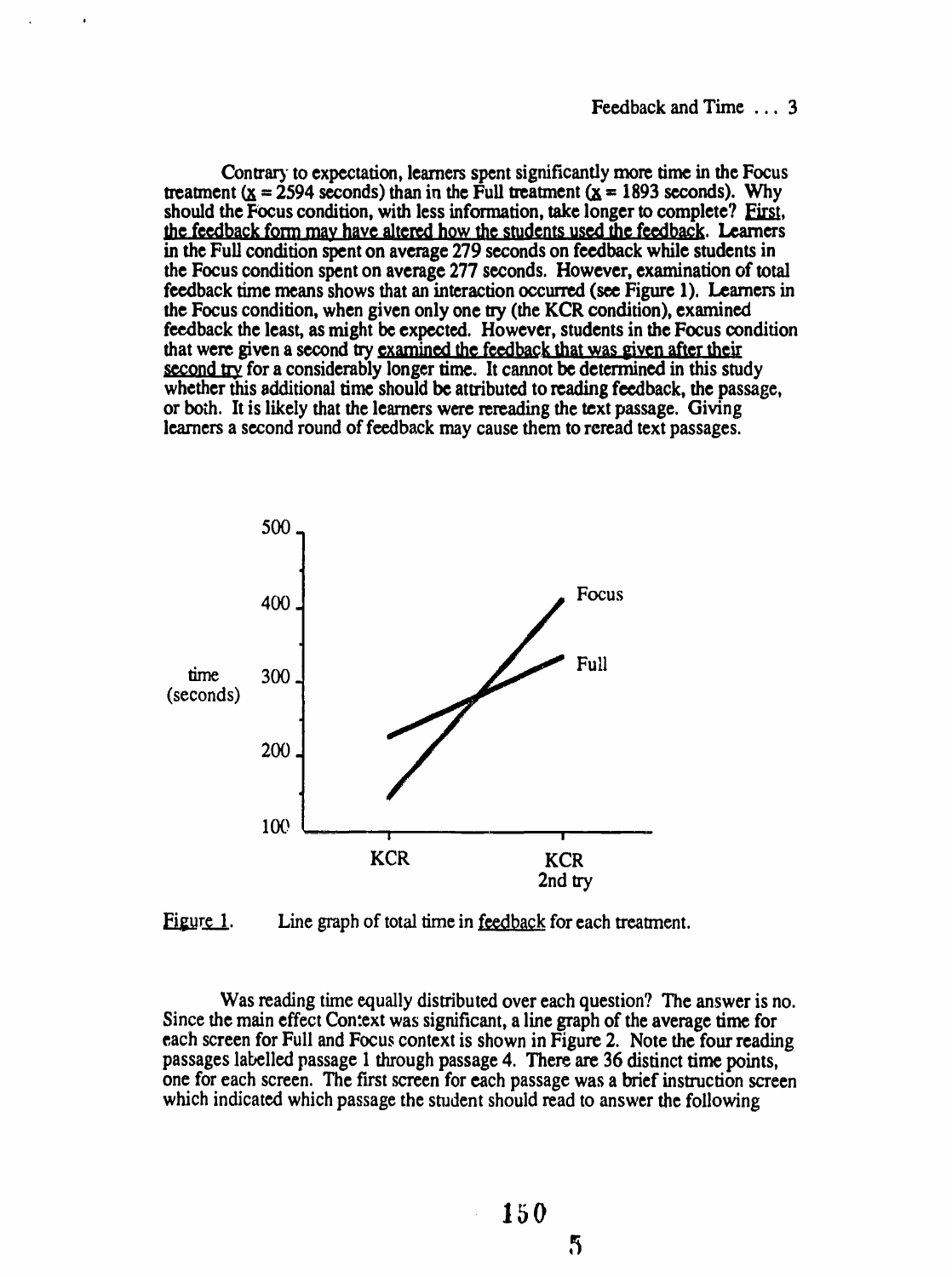questions. The remaining eight points for each passage show the average time for each question, which includes the feedback given with that question.



Figure 2. Average time per screen for the Full and Focus Treatments.

Several trends are shown in Figure 2. First, the students spent a relatively long amount of time during the instruction screen (which contained one short sentence) and then more time with the first question in the sequence. This pattern was repeated with each succeeding passage. Probably, the students read the passage initially and then in more detail after the initial question. Therefore, it is possible that the first few question in a series of questions may direct or influence the student's text processing approach (i.e., meta-leve!) toward that text passage. If so, previous adjunct question research may be confounded by the possibility of question order effects. Future research should address this possibility. Practically, this suggests that Instructional Designers may need to pay close attention to the first

J51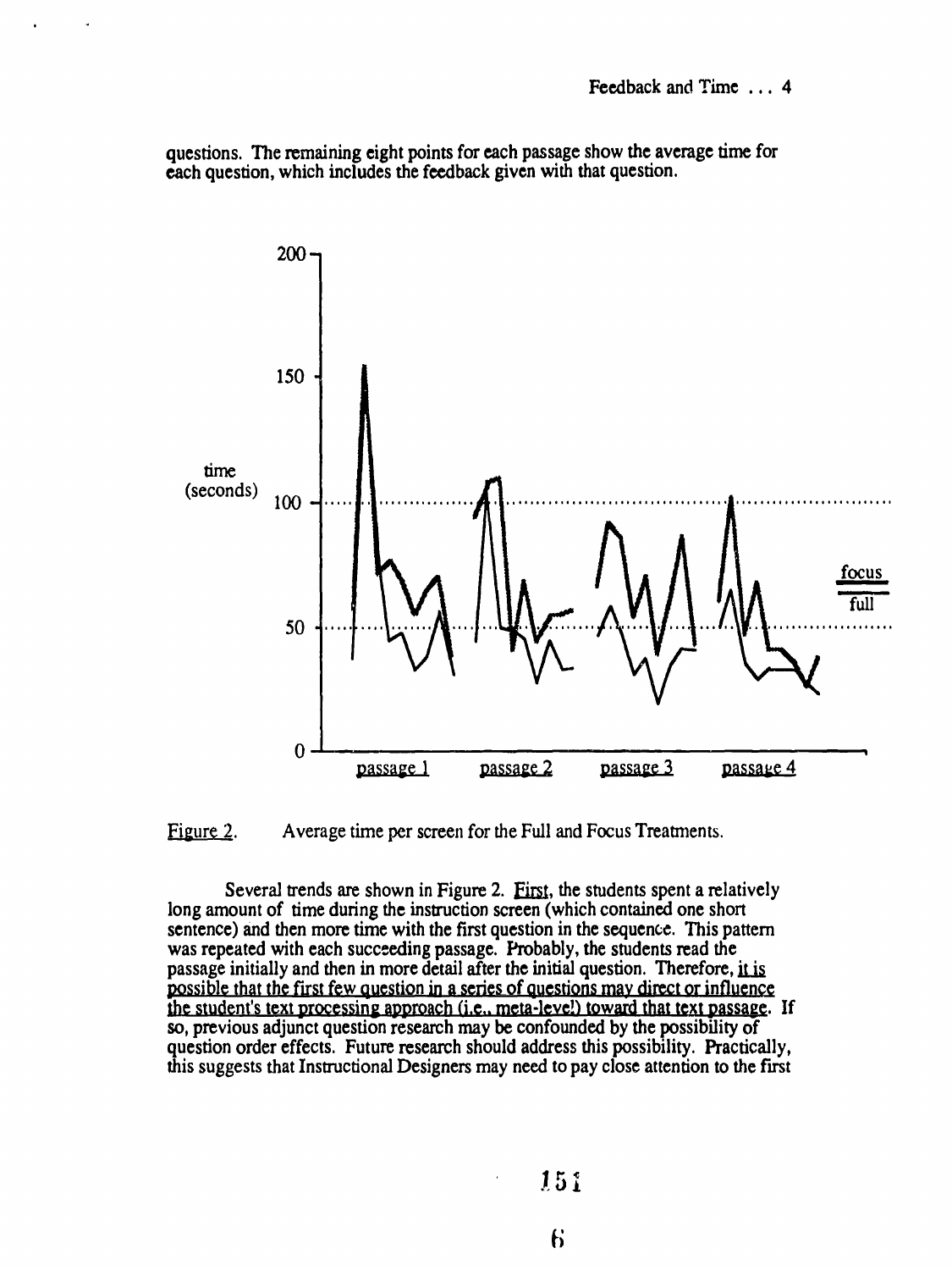question in a series of questions, since it may function to direct the student's processing of the passage. Also, learners in all four treatment conditions spent more time with the first passage than with the succeeding passages (passage 1: 579) seconds; passage  $2: 525$  seconds; passage  $3: 473$  seconds; passage  $\overline{4}: 389$ seconds), even though the passages were similar in length and difficulty (see Figures 2 and 3). Thus, the initial passage may itself serve an orienting function.

Second and more importantly, feedback context may have altered how the icarners used supporting materials (see Figure 3). Note that learners in the Full condition spent considerably less time with each succeeding passage, while learners in the Focus condition maintained a relatively high average amount of time on the first three passages, which then dropped with passage four. Learners in the Focus treatment could be described as "persisting" throughout the lesson, 'both with individual items and with succeeding passages.



#### Figure 3. Average total time per passage for the Full and Focus Treatments.

Time data were collected both during the lesson and during the achievement posttest. Interestingly, a high correlation was observed between the lesson and posttest completion times  $\overline{R}=0.60$ ,  $\overline{E}(1,31)=16.866$ ,  $\overline{R}=0.0003$ . Two alternate explanations occur.  $Q_{\text{ne}}$ , learners have a characteristic way or rate of responding during computer instruction, or two, the lesson treatments established an episodic, conversational, or rhythmic response pattern that carried over to the posttest. In this study, probably both are occurring. Either alternative has serious implications for research involving time or rate variables, since confounding is likely to occur in